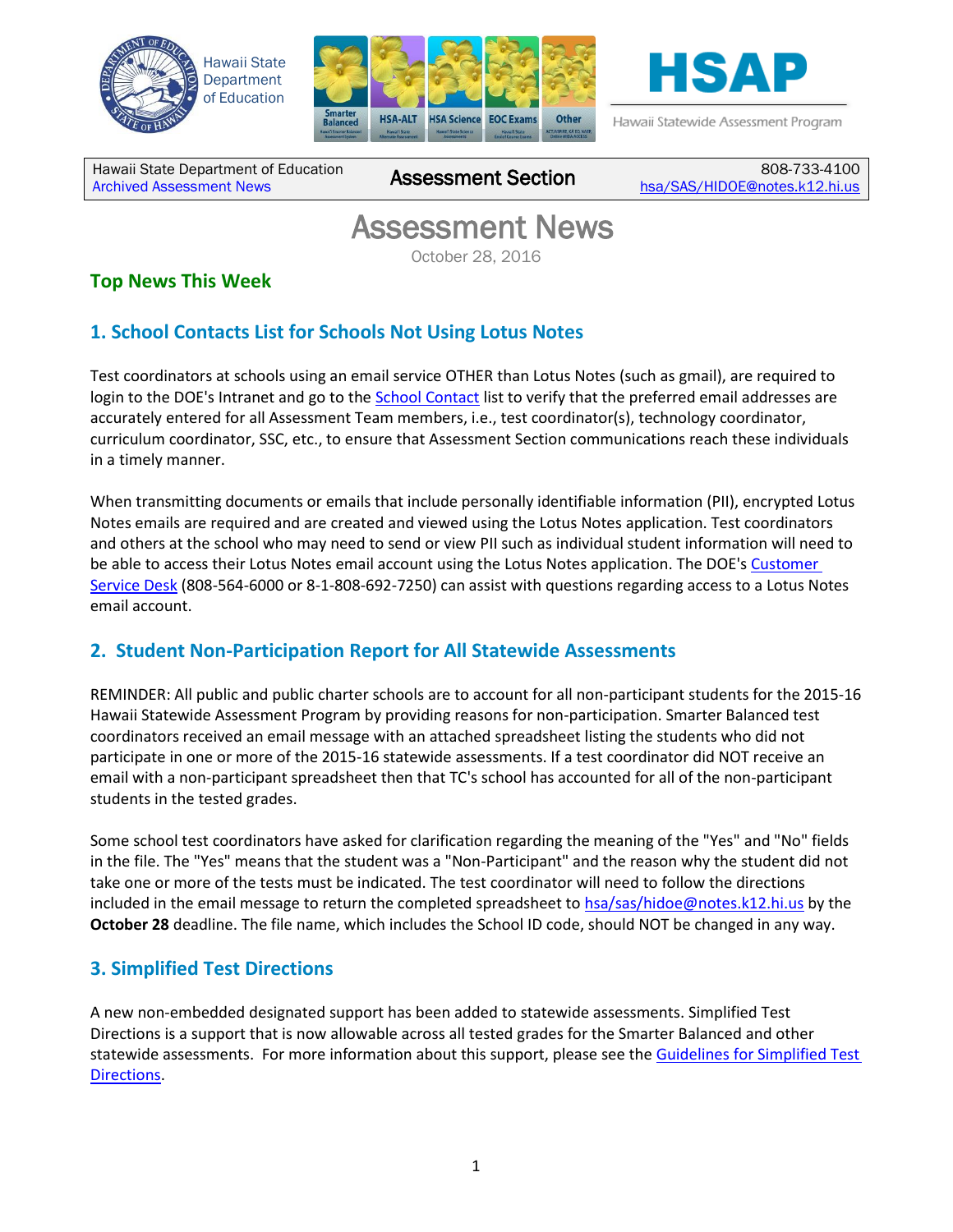# Assessment News

October 28, 2016

#### **4. TIDE Training Module Now Available**

The TIDE Training Module is now available in the Resources pages for the [Smarter Balanced,](http://alohahsap.org/SMARTERBALANCED/resources/) End-of-Course [Exams,](http://alohahsap.org/EOC/resources/) and th[e HSA-Alt](http://alohahsap.org/HSA_ALT/resources/) assessments. The TIDE Training Module provides an overview of the Test Information Distribution Engine and is designed to help users navigate the system.

#### **5. Directions for Administration for HSA Science and EOC Exams**

Test coordinators are to ensure that test administrators for the End-of-Course Exams and the HSA Science assessments read the official Directions for Administration to students before they begin each test session. The Directions for Administration are located on page 29 of the HSA Science Assessments and EOC Exams Test [Administration Manual p](http://alohahsap.org/HSA/wp-content/uploads/2016/03/TAM_HSA-Science-and-End-of-Course-Exams_2016-2017.pdf)osted on th[e Resources](http://alohahsap.org/HSA/resources/?section=1) page at [http://alohahsap.org/.](http://alohahsap.org/)

#### **6. HSA-Alt Test Coordinator Manual**

The [2016-17 HSA-Alt Test Coordinator Manual](http://alohahsap.org/HSA_ALT/wp-content/uploads/2016/10/HSA-Alt-Spring-2017-TCM.pdf) has been posted to the [HSA-Alt](http://alohahsap.org/HSA_ALT/) section of the HSAP website. This manual includes information about policies and procedures for test administrators, test coordinators, and others involved in test coordination and administration of the 2016-17 Hawai'i State Alternate Assessments.

#### **7. HSA-Alt Mobile Secure Browser Support**

AIR now supports HSA-Alt testing on iOS 10 using the current [Mobile Secure Browser](http://alohahsap.org/HSA/browsers/) on iPads. The Online HSA-Alt Training Tests can now be accessed by users on iPads running iOS 10. Please be sure that the latest version of the Mobil[e Secure](http://alohahsap.org/HSA/browsers/) Browser is running on iPads used for HSA-Alt test administration. The Secure [Browser](http://alohahsap.org/HSA/browsers/) download is linked at [http://alohahsap.org/.](http://alohahsap.org/)

### **8. Supported Operating Systems for The ACT and ACT Aspire**

The secure browser used for the online administration of The ACT and ACT Aspire is not currently supported for the latest operating system (OS) for Mac laptops and desktops (OS X Sierra) and iOS 10 for iPads. The ACT and ACT Aspire technical teams are working to resolve this issue. If you have already updated to these operating systems and find that your devices are not working with the secure browser, ACT has suggested that you may have to work with Technical Support at Apple to revert to the previous operating system prior to test administration beginning February 28, 2017. Android devices are currently not supported for The ACT and ACT Aspire.

### **9. Email Updates for The ACT and ACT Aspire**

Some test coordinators for The ACT and the ACT Aspire assessments have reported that they are not receiving communications from The ACT and/or the ACT Aspire. If an ACT test coordinator is not receiving email notifications of training sessions, webinars, etc., from ACT then that TC is asked to check his/her junk mail or SPAM folders. If it is determined that the ACT communications are not reaching the ACT test coordinator, the school principal or Smarter Balanced test coordinator should update the [School Contact](https://intranet.hawaiipublicschools.org/offices/osip/aa/Pages/SchoolContacts.aspx#/main) information for the ACT test coordinator on the HIDOE Intranet.